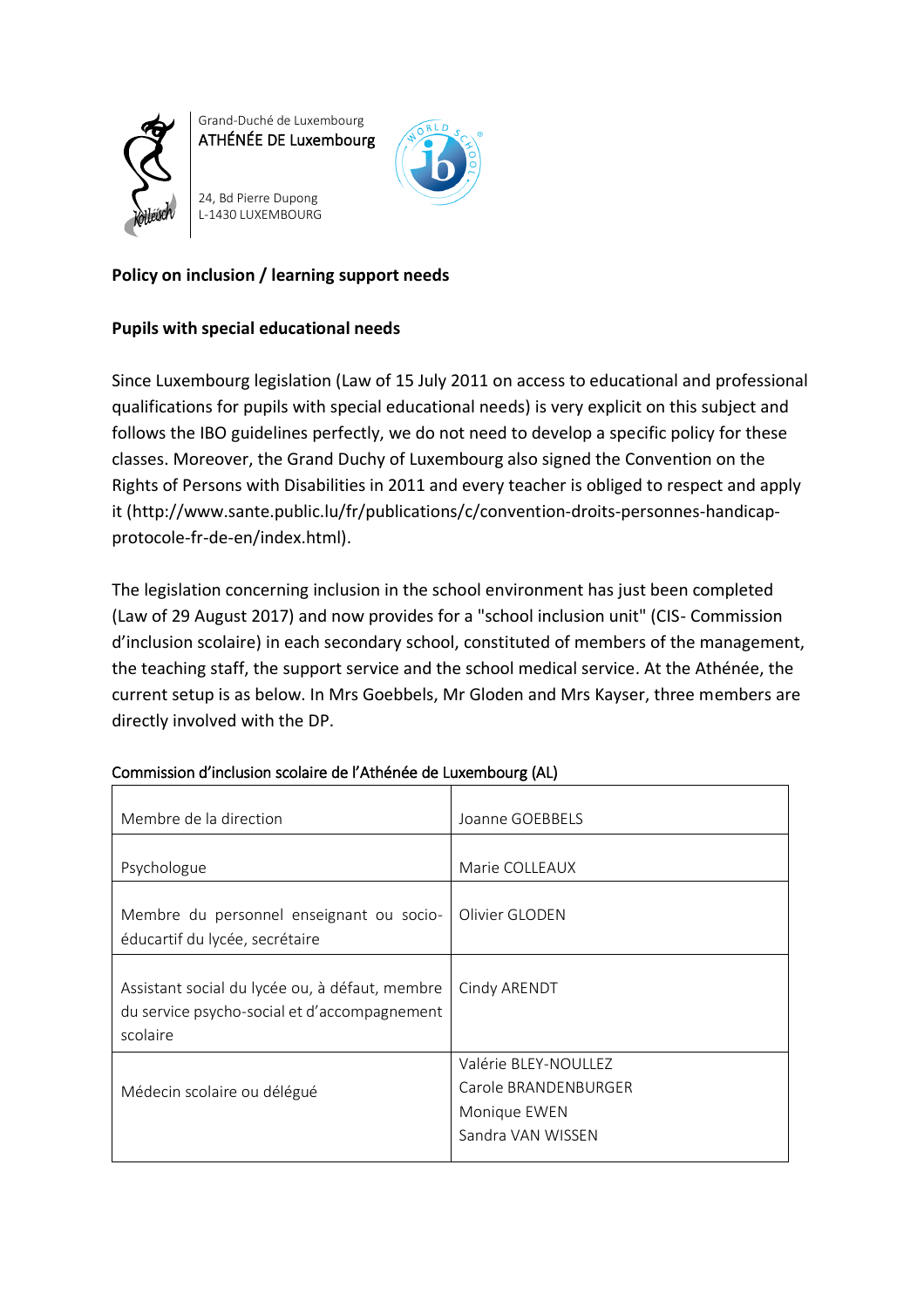| Enseignant 1                            | <b>Pia HEINRICY</b> |
|-----------------------------------------|---------------------|
|                                         |                     |
| Enseignant 2                            | Anne KAYSER         |
|                                         |                     |
| Représentant d'un centre de compétences | Thierry METZ        |

At the beginning of the school year, parents must fill in a form in which they mention any disabilities their child may have. These forms are sent to the CIS, which organises the individual supervision of the pupils concerned by drawing up an "individual training plan". The latter is communicated to the teachers, the supervisory staff and the management. Obviously, this information is strictly confidential. When the pupils in question move to a new school, these forms are forwarded to the new school by the CIS. It should be noted that specialised equipment (visual aids, software, etc.) and human resources can be made available to the schools. Pupils can benefit from "reasonable adjustments": these are determined and, if necessary, adapted or suspended by the Head of the school, on the proposal of the reference person (Art. 3).

By "reasonable adjustments", the legislator means (Art. 4):- the exemption from part of the compulsory tests scheduled for a term or semester;- the replacement of part of the scheduled tests by a single test at the end of the term or semester;- the consideration, for the annual results, of the academic results relating only to one or two terms or to a semester.

Other adjustments can be made as well (Art. 5)

- 1. an increase in time for tests and integrated projects;
- 2. additional breaks during the tests;
- 3. the spreading of the tests of the final examination over two sessions;

4. the relocation of the tests outside the school, at home or in a specialised institution;

5. the use of technological and human aids to compensate for particular deficiencies;

6. the use of a spell checker;

7. exemptions from oral, practical or physical tests or from a module;

8. temporary stay, for the learning of certain subjects or for all subjects, in a class other than the home class;

- 9. medical examination before access to certain training courses;
- 10. transfer of the file to the national medico-psycho-pedagogical Commission.

Certificates and diplomas are identical for all pupils who have passed the tests (Art. 15). The supplements to the diplomas, the supplements to the certificates and the report cards mention the following reasonable accommodations (Art. 16):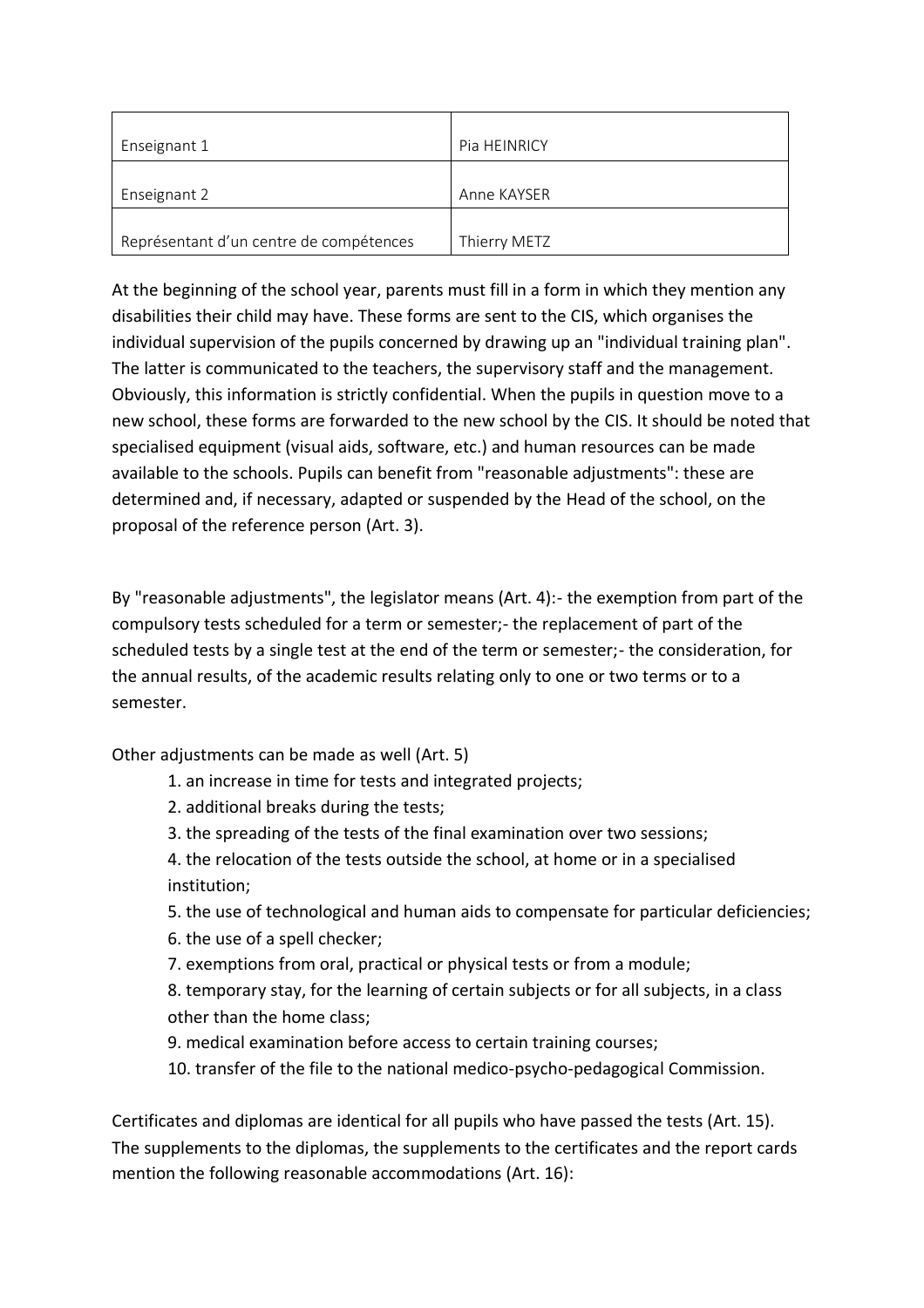- the systematic use of a spellchecker;

- the use of a vehicular language, German or French, other than that provided for in the syllabus;- exemptions from oral, practical or physical tests or from a module; - accommodations concerning a fundamental branch of the final class or the final integrated project. Teachers will find all this information in the "Teacher's Guide" which is distributed to them at the beginning of the school year. Teachers are informed of any changes in legislation during the year by the school management by e-mail or in a plenary conference.

Specific training for teachers on this subject is offered by IFEN (Institut de formations des enseignants). At present, these requirements mainly concern pupils with mobility, vision or hearing problems, as well as pupils with dyslexia, DHS, ADHS, Asperger's syndrome or glass bone disease. For many years now, the school has been accessible to physically disabled persons, who are of course entitled to use the lifts and the toilets for the disabled. In addition to the official arrangements, people with disabilities are spontaneously supported by all members of the school community, as our school has always seen itself as a place open to everybody and since our school's mission statement is based on mutual respect, it reflects our belief that we are all co-responsible for an inclusive school policy and culture.

## **Learning support**

As far as learning support needs are concerned, our school offers a wide range of weekly support classes, especially for the lower grades. Students in the upper grades find help more individually from their teachers and classmates, or from students in other grades. During lunch breaks on Mondays, Wednesdays and Fridays, students who are not attending classes can either go to the supervised study sessions, where they can do their homework under the supervision of a teacher who can help them from time to time, or attend tutoring lessons in different subjects (like mathematics, English, French, and other subjects). A oneto-one tutoring offer has also been made available to students who need a more focused help from one of our teachers who have received special training in tutoring. Our school also offers the possibility to organize tutoring offered by other students (a project called SOSPoints where older students help younger students in different subjects). At the SePAS (Service psycho-social et d'accompagnement scolaires), the guidance teachers are also available to students who are looking for occasional help in one subject or another. Our psychologists provide psychological support for students with difficulties at home and at school, relationship problems, unhappiness linked to puberty or adolescence, personal problems, health problems, academic difficulties (lack of concentration, fear of class work, need for learning methods, etc.). They provide individual advice to students, their parents and teachers and ensure the social follow-up of students (family, financial, administrative difficulties, health problems, violence, absenteeism, discrimination, conflicts, etc.). They manage requests for financial aid (e.g. school subsidies, etc.) and help pupils of legal age to find accommodation. They work in a network with specialised services in the social, legal,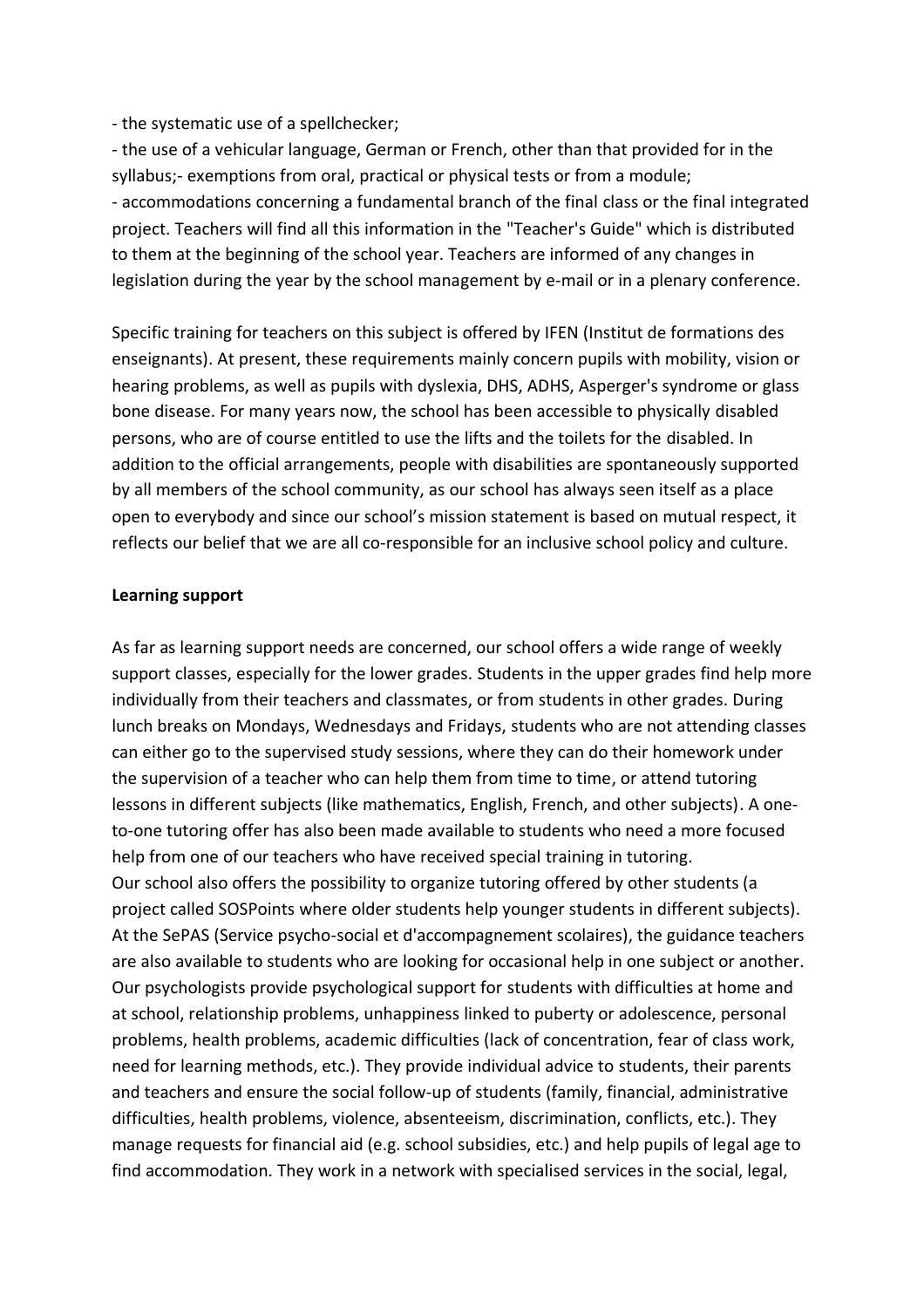psychological and medical fields and offer all kinds of preventive actions in collaboration with external services. Students and teachers are well informed of the existence of all these possibilities and do not hesitate to take advantage of them. In each class council and at each parents-teachers meeting, a member of the SePAS is present to ensure that a student in need of help is taken care of quickly.

## **Appendix:**

# **Act of 15 July 2011 on access to educational and vocational qualifications for pupils in need**

Nous Henri, Grand-Duc de Luxembourg, Duc de Nassau,

Notre Conseil d'État entendu;

De l'assentiment de la Chambre des Députés;

Vu la décision de la Chambre des Députés du 12 juillet 2011 et celle du Conseil d'État du 15 juillet 2011 portant qu'il n'y a pas lieu à second vote;

Avons ordonné et ordonnons:

### Chapitre I. – Champ d'application

### Art.  $1<sup>er</sup>$ .

La présente loi s'applique à l'élève, appelé ci-après «élève à besoins éducatifs particuliers», de l'enseignement secondaire et secondaire technique et de la formation des adultes, présentant une déficience ou une incapacité particulière dont les répercussions l'empêchent de faire valoir lors des épreuves d'évaluation les compétences acquises et qui est telle que ces empêchements puissent être palliés par les aménagements raisonnables prévus par la présente loi.

## Chapitre II. – Les aménagements raisonnables

Art. 2.

Les aménagements raisonnables peuvent porter sur l'enseignement en classe, les tâches imposées à l'élève pendant les cours ou en dehors des cours, les épreuves d'évaluation en classe, les épreuves des examens de fin d'études ou de fin d'apprentissage et les projets intégrés.

Art. 3.

Les aménagements raisonnables suivants sont décidés ou, en cas de besoin, adaptés ou suspendus par le directeur du lycée, sur proposition de la personne de référence:

- 1. l'aménagement de la salle de classe et/ou de la place de l'élève;
- 2. une salle séparée pour les épreuves;
- 3. une présentation adaptée des questionnaires.

### Art. 4.

Les aménagements raisonnables suivants sont décidés ou, en cas de besoin, adaptés ou suspendus par le conseil de classe, sur proposition de la personne de référence:

- 1. la dispense d'une partie des épreuves obligatoires prévues pour un trimestre ou semestre;
- 2. le remplacement d'une partie des épreuves prévues par une seule épreuve de fin de trimestre ou semestre;
- 3. la prise en considération, pour les résultats annuels, des résultats scolaires portant uniquement sur un ou deux trimestres ou sur un semestre.

### Art. 5.

Les aménagements raisonnables suivants sont décidés ou, en cas de besoin, adaptés ou suspendus, en sus de ceux définis aux articles 3 et 4, par la Commission des aménagements raisonnables, créée à l'article 6:

- 1. une majoration du temps lors des épreuves et des projets intégrés;
- 2. des pauses supplémentaires lors des épreuves;
- 3. l'étalement des épreuves de l'examen de fin d'études ou de fin d'apprentissage sur deux sessions;
- 4. la délocalisation des épreuves hors de l'école, à domicile ou dans une institution;
- 5. le recours à des aides technologiques et à des aides humaines, permettant de compenser les déficiences particulières;
- 6. le recours à un vérificateur orthographique;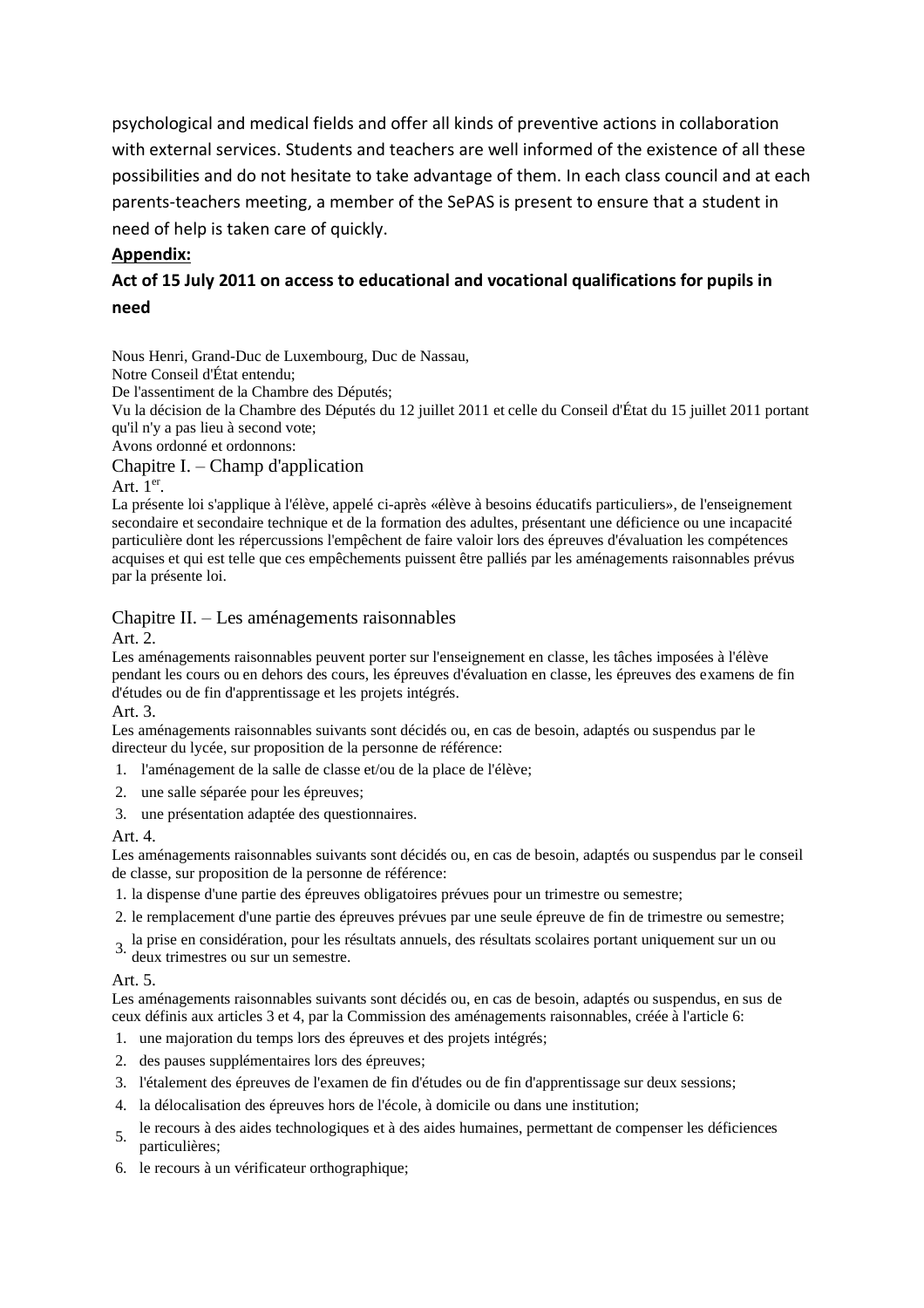- 7. l'utilisation d'une langue véhiculaire, l'allemand ou le français, pour les questionnaires et/ou la rédaction de
- la copie de l'élève, autre que celle prévue par les programmes de l'enseignement secondaire technique;
- 8. des dispenses d'épreuves orales, pratiques, physiques ou d'un module;
- 9. le séjour temporaire, pour l'apprentissage de certaines matières ou pour toutes les matières, dans une classe autre que la classe d'attache;
- 10. l'examen médical avant l'accès à certaines formations;
- 11. le transfert du dossier à la Commission médico-psycho-pédagogique nationale.

#### Chapitre III. – La Commission des aménagements raisonnables Art. 6.

Il est créé une Commission des aménagements raisonnables qui a les missions suivantes:

- éducatifs particuliers dans le cadre de l'enseignement en classe et lors des épreuves d'évaluation; décider, à la demande du directeur du lycée concerné, des aménagements raisonnables pour l'élève à besoins
- en cas de besoin, adapter ou suspendre les aménagements raisonnables décidés;
- conseiller le ministre ayant l'Éducation nationale et la Formation professionnelle dans ses attributions, nommé ci- après «le ministre», sur les mesures à prendre en faveur des élèves à besoins éducatifs particuliers;
- aviser la demande du directeur du lycée concerné au ministre pour bénéficier d'un contingent de leçons ou d'une enveloppe financière supplémentaire pour l'encadrement d'un élève à besoins éducatifs particuliers.

#### Art. 7.

La Commission des aménagements raisonnables se compose:

- du directeur du Centre de psychologie et d'orientation scolaires qui préside la commission;
- d'un directeur d'un lycée;
- d'un enseignant de l'enseignement secondaire;
- d'un enseignant de l'enseignement secondaire technique;
- d'un représentant du Service de l'Éducation différenciée;
- d'un psychologue, membre d'un Service de psychologie et d'orientation scolaires;
- d'un membre du Conseil supérieur des personnes handicapées.

Les membres de la Commission des aménagements raisonnables sont nommés par le ministre pour un terme renouvelable de trois ans. Le mandat de membre de la Commission des aménagements raisonnables est incompatible avec celui de membre de la Commission médico-psycho-pédagogique nationale.

La Commission des aménagements raisonnables peut s'adjoindre, avec voix délibérative, le médecin agréé par le ministre de la Santé pour la réalisation de la médecine scolaire du lycée de l'élève concerné et un représentant du Service de la Formation professionnelle.

La personne de référence, le régent et d'autres experts externes sont invités, avec voix consultative, par la Commission des aménagements raisonnables. Le dossier de l'élève concerné est présenté par la personne de référence.

La commission est assistée pour les travaux de secrétariat par un agent du Ministère de l'Éducation nationale et de la Formation professionnelle.

Les délibérations sont confidentielles.

Le fonctionnement et l'indemnisation de la Commission des aménagements raisonnables sont déterminés par règlement grand-ducal.

#### Chapitre IV. – Procédure

Art. 8.

La demande en vue de pouvoir bénéficier d'aménagements raisonnables est adressée au directeur du lycée par les parents ou par l'élève, par le régent, par un représentant du Service de psychologie et d'orientation scolaires, de la Commission des aménagements raisonnables ou de la Commission d'inclusion scolaire.

Art. 9.

Dès réception de la demande d'aménagements raisonnables, le directeur nomme pour la prise en charge de l'élève à besoins éducatifs particuliers une personne de référence qui est soit un représentant du Service de psychologie et d'orientation scolaires, soit un membre du personnel du lycée.

Pendant toute la procédure, cette personne est l'interlocuteur de l'élève et de ses parents.

La personne de référence contacte les parents et l'élève concernés, demande leur accord écrit pour ce qui est de la saisie et du transfert des données de l'élève, les informe de la démarche préconisée et des mesures décidées dans l'intérêt de l'élève.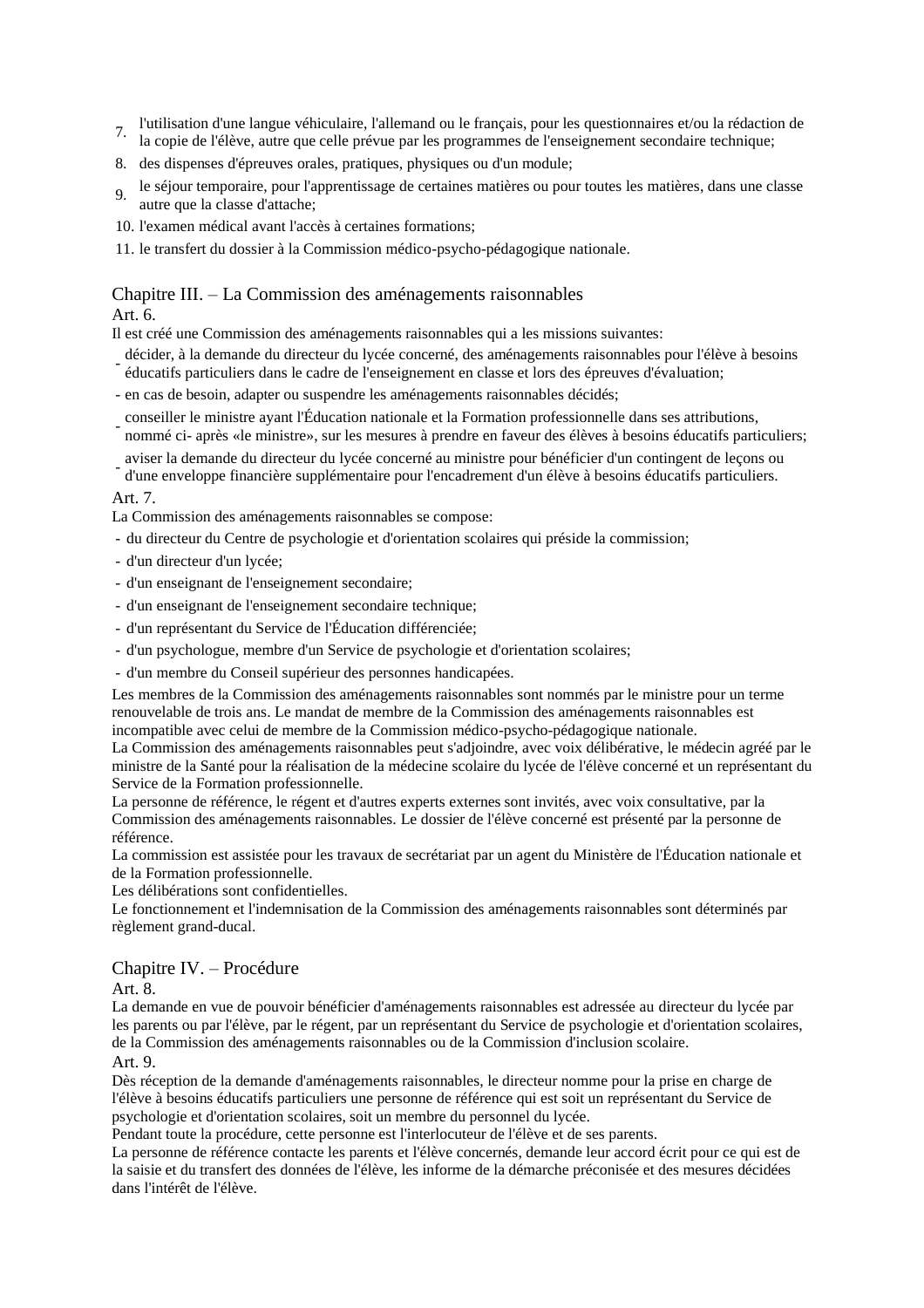Art. 10.

La personne de référence constitue un nouveau dossier ou, en cas de transfert d'un dossier par la Commission d'inclusion scolaire au Service de psychologie et d'orientation scolaires, ce dossier lui est confié et elle le complète.

Le dossier doit comprendre:

1. les rapports renseignant sur les facultés et sur la déficience ou l'incapacité, établis par des spécialistes;

2. les rapports sur les contacts avec les parents de l'élève;

3. les rapports des services ayant assuré une prise en charge de l'élève par le passé.

En cas de saisine de la Commission des aménagements raisonnables, appelée ci-après la commission, et, sur demande de son président, le dossier est complété par:

1. le bilan scolaire élaboré par le régent;

2. le bilan psychologique établi par un psychologue du Service de psychologie et d'orientation scolaires.

Les parents ou l'élève sont invités à participer à une réunion de concertation préalable avec des membres de la commission.

Toutes les informations utiles à la prise en charge de l'élève peuvent être jointes au dossier.

Pendant la durée de la scolarisation dans l'enseignement post-primaire, ce dossier est géré par la personne de référence, qui en assure la confidentialité. Les parents et l'élève ont accès au dossier et aux informations y contenues.

En cas de changement d'établissement scolaire, le dossier est transféré à la personne de référence compétente. A la fin de la scolarité, le dossier est remis aux parents ou à l'élève.

Art. 11.

Sur proposition de la personne de référence et dans un délai de vingt jours, à partir du jour de l'obtention de l'accord des parents ou de l'élève prévu à l'article 9, le directeur

1. soit décide les aménagements raisonnables prévus à l'article 3;

2. soit saisit le conseil de classe, qui autorise le cas échéant les aménagements raisonnables prévus à l'article 4;

3. soit transmet la demande à la commission.

Une fois les aménagements raisonnables décidés, le directeur veille à leur mise en place ainsi qu'à leur exécution.

Art. 12.

En cas de transmission de la demande à la commission, le président peut demander à des experts d'établir un bilan et de proposer des aménagements raisonnables.

Après consultation du dossier de l'élève, la commission conclut selon le cas à la nécessité d'aménagements raisonnables tels qu'énumérés à l'article 5. La commission prend sa décision dans le délai d'un mois à partir de sa saisine.

Le président informe par écrit le directeur et la personne de référence de la décision de la commission. Art. 13.

En cas de désaccord avec la décision du directeur, du conseil de classe ou de la commission, les parents ou l'élève peuvent s'adresser à la Commission médico-psycho-pédagogique nationale, qui prend sa décision dans le délai d'un mois à partir de sa saisine.

#### Chapitre V. – Examens de fin d'études, de fin d'apprentissage et de projets intégrés Art. 14.

En cas d'aménagements raisonnables qui sont de nature à modifier la présentation de la copie du questionnaire ou les modalités d'une épreuve écrite, orale, pratique ou d'un projet intégré, le commissaire du Gouvernement informe les membres de la commission d'examen lors de la réunion préliminaire des aménagements raisonnables décidés en faveur des candidats concernés.

Sur proposition du commissaire du Gouvernement, le ministre peut nommer un expert comme membre effectif de la commission d'examen concernée.

# Chapitre VI. – Évaluation et certification

Art. 15.

Les certificats et les diplômes sont identiques pour tous les élèves ayant réussi les épreuves. Art. 16.

Les compléments aux diplômes, les compléments aux certificats et les bulletins portent la mention des aménagements raisonnables suivants:

- l'utilisation systématique d'un vérificateur orthographique;